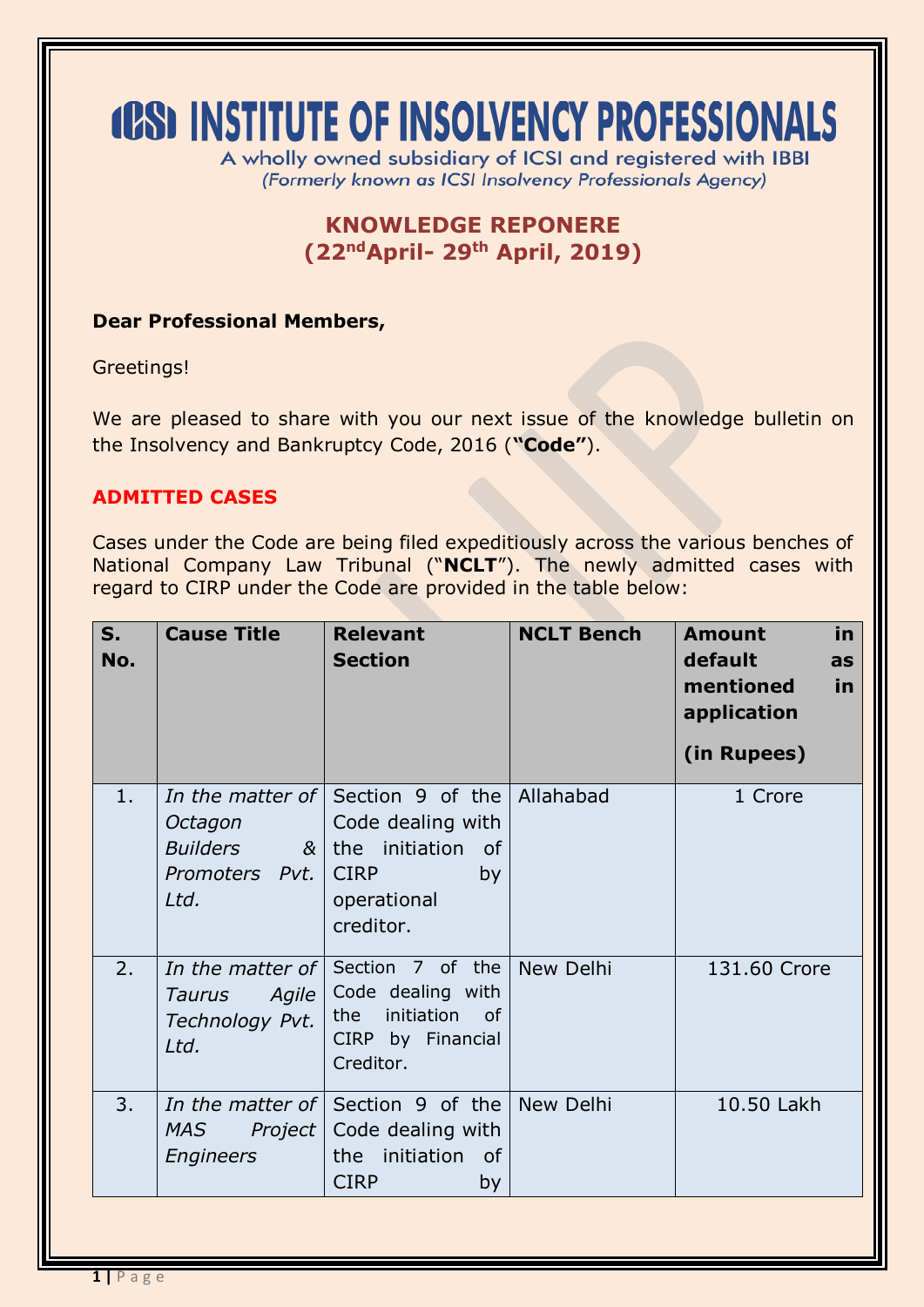|    | <b>Private Limited</b>                                                                | operational<br>creditor.                                                                                                                    |         |             |
|----|---------------------------------------------------------------------------------------|---------------------------------------------------------------------------------------------------------------------------------------------|---------|-------------|
| 4. | Rathi TMT Saria<br>Pvt. Ltd.                                                          | <i>In the matter of</i> Section 7 of the New Delhi<br>Code dealing with<br>initiation<br>the<br><b>of</b><br>CIRP by Financial<br>Creditor. |         | 75.52 Crore |
| 5. | Tiles  <br>City<br>Limited                                                            | <i>In the matter of</i> Section 7 of the Ahmedabad<br>Code dealing with<br>initiation of<br>the<br>CIRP by Financial<br>Creditor.           |         | 1.24 Crore  |
| 6. | Parshuram<br>Forge Pvt. Ltd.                                                          | <i>In the matter of</i> Section 7 of the Mumbai<br>Code dealing with<br>initiation<br>the<br>of<br>CIRP by Financial<br>Creditor.           |         | 27.5 Crore  |
| 7. | In the matter of<br>Senthil Papain<br>&<br>Food<br>Products<br><b>Private Limited</b> | Section 7 of the<br>Code dealing with<br>initiation<br>the<br>$\circ$ of<br>CIRP by Financial<br>Creditor.                                  | Chennai | 17.80 Crore |
| 8. | Fortune<br><b>Fasteners</b><br>Pvt.<br>Ltd.                                           | In the matter of Section 9 of the New Delhi<br>Code dealing with<br>the initiation<br>of<br><b>CIRP</b><br>by<br>operational<br>creditor.   |         | 8.85 Lakh   |

# **LIST OF COMPANIES THAT HAVE RECENTLY UNDERGONE RESOLUTION**

| <b>No</b> | <b>Case Title</b>                                                       | <b>Bench</b> | <b>Date of Order</b> |
|-----------|-------------------------------------------------------------------------|--------------|----------------------|
|           | In the matter of Calyx Mumbai<br>Chemicals & Pharmaceuticals<br>Limited |              | 16,04,2019           |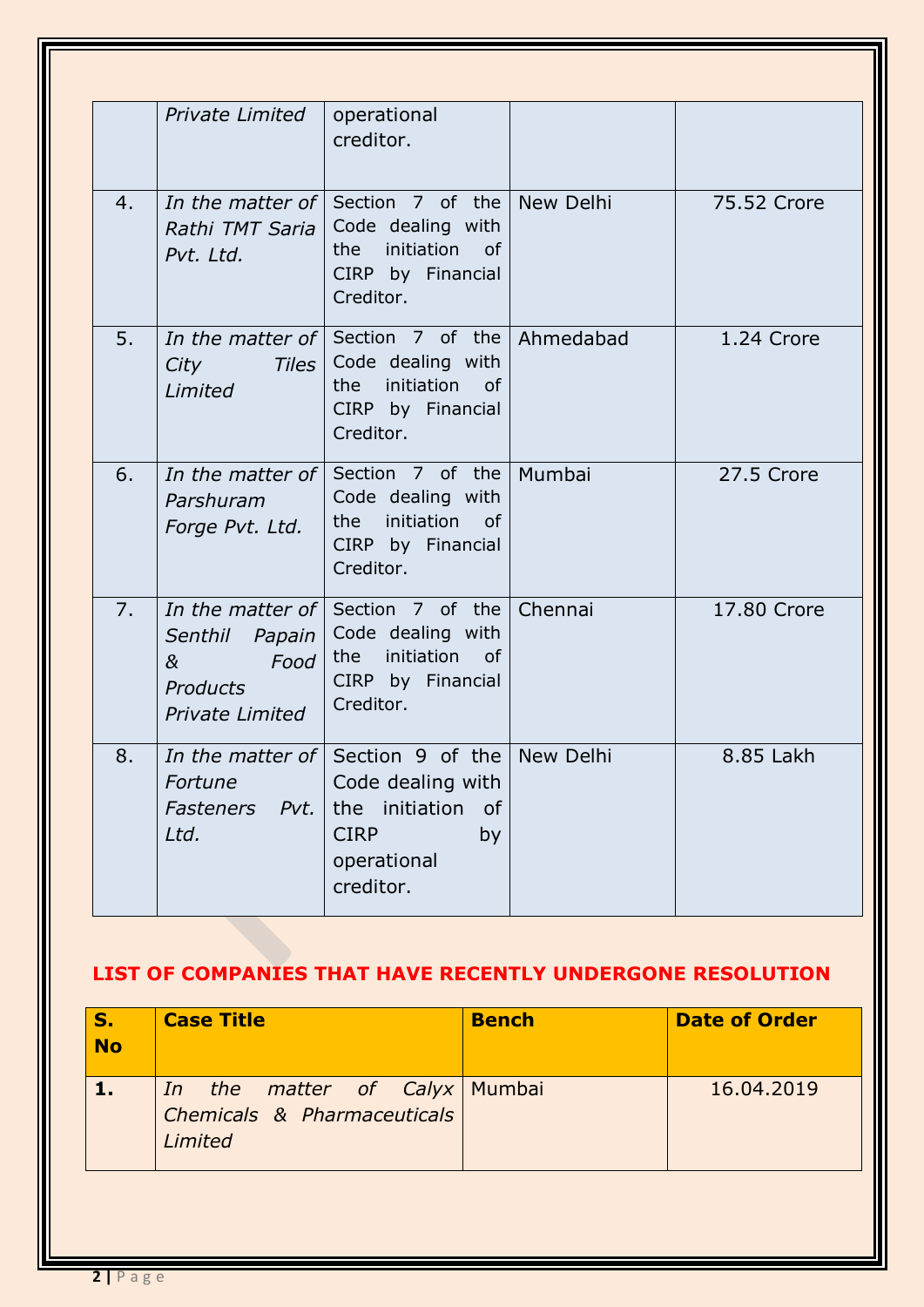#### **NEWS UPDATE**

1. Banks' recoveries from IBC cases falling

Banks' recoveries made through Bankruptcy proceedings initiated under the IBC, 2016have seen a decline as demand for sick companies under the Insolvency and Bankruptcy Code has waned. However, fears of losing their companies have pushed more promoters to approach banks with onetime settlements under Section 12(A) of the Code.

*(Source[://economictimes.indiatimes.com/articleshow/68898677.cms?utm\\_sourc](https://economictimes.indiatimes.com/articleshow/68898677.cms?utm_source=contentofinterest&utm_medium=text&utm_campaign=cppst) [e=contentofinterest&utm\\_medium=text&utm\\_campaign=cppst\)](https://economictimes.indiatimes.com/articleshow/68898677.cms?utm_source=contentofinterest&utm_medium=text&utm_campaign=cppst)*

2. IBBI, not NCLT, is the competent body to act against resolution professionals: NCLAT

The Insolvency and Bankruptcy Board of India (IBBI) will be the competent authority and not the National Company Law Tribunal (NCLT) to act against any resolution professional (RP) for dereliction of duty, the National Company Law Appellate Tribunal has stated in an order recently.

*(Source[://economictimes.indiatimes.com/articleshow/68983479.cms?utm\\_sourc](https://economictimes.indiatimes.com/articleshow/68983479.cms?utm_source=contentofinterest&utm_medium=text&utm_campaign=cppst) [e=contentofinterest&utm\\_medium=text&utm\\_campaign=cppst\)](https://economictimes.indiatimes.com/articleshow/68983479.cms?utm_source=contentofinterest&utm_medium=text&utm_campaign=cppst)*

3. Banks may get just a quarter of claims from 12 debt cases

Banks would realise just about a quarter of their claims from 12 corporate debt resolution cases in January-March 2019, dashing hopes of higher bad loan recovery in the last quarter of the last fiscal.

In the March quarter, the realisation by banks was 24% of their claims, in comparison to 43% overall.

*(Source[://economictimes.indiatimes.com/articleshow/69106440.cms?utm\\_sourc](https://economictimes.indiatimes.com/articleshow/69106440.cms?utm_source=contentofinterest&utm_medium=text&utm_campaign=cppst) [e=contentofinterest&utm\\_medium=text&utm\\_campaign=cppst\)](https://economictimes.indiatimes.com/articleshow/69106440.cms?utm_source=contentofinterest&utm_medium=text&utm_campaign=cppst)*

4. Jaypee Infratech insolvency: NBCC wants its bid to be considered on merit

In its meeting on April 26, a committee of creditors (CoC) decided not to consider NBCC's bid as it was subject to approval of various government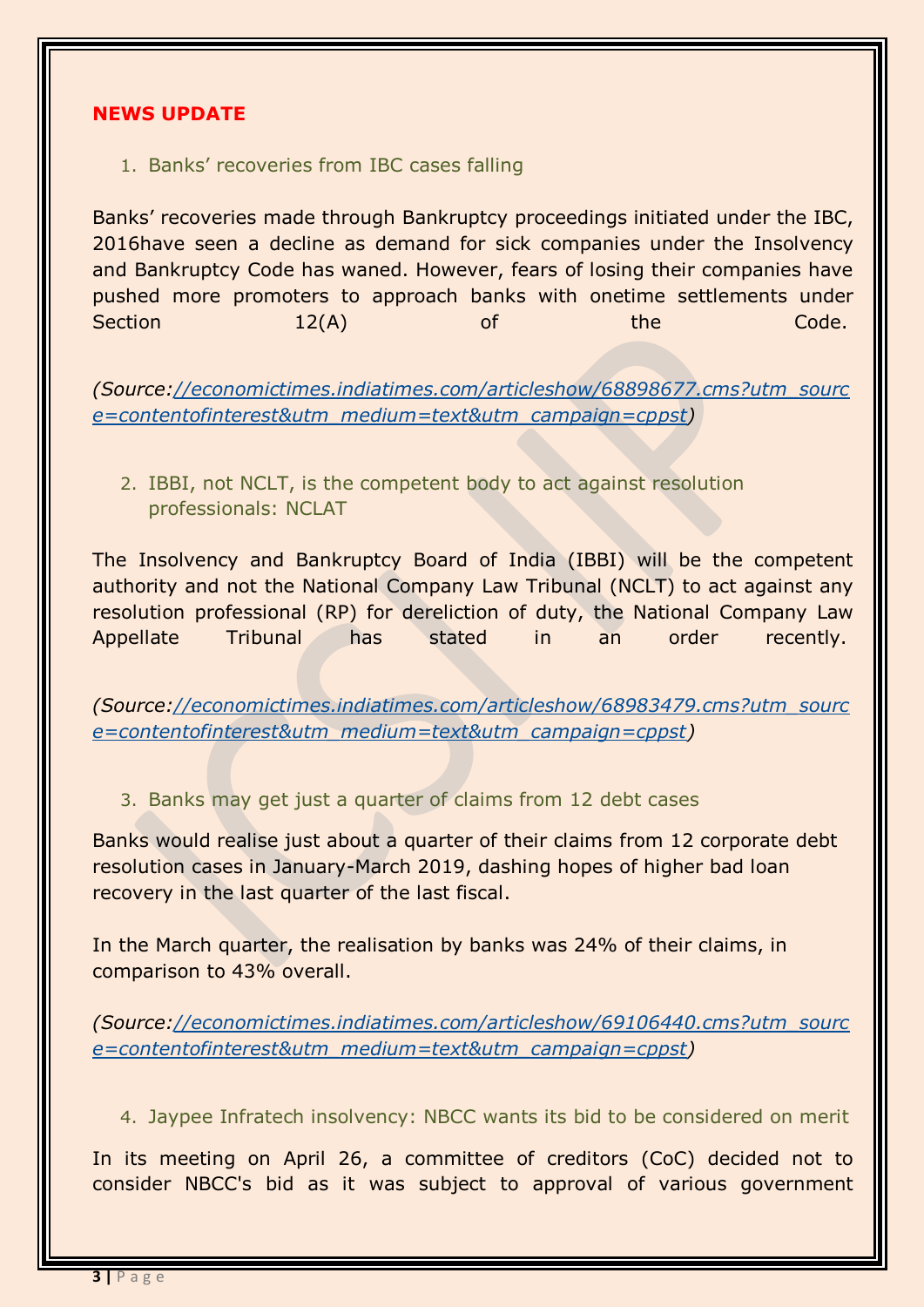authorities.As its bid to acquire debt-ridden Jaypee Infratech got rejected by the lenders panel, state-owned NBCC has written to interim resolution professional (IRP) that the company is interested in taking over Jaypee group's realty firm and its offer should be considered on merit.

*(Source[://economictimes.indiatimes.com/articleshow/69087259.cms?utm\\_sourc](https://economictimes.indiatimes.com/articleshow/69087259.cms?utm_source=contentofinterest&utm_medium=text&utm_campaign=cppst) [e=contentofinterest&utm\\_medium=text&utm\\_campaign=cppst\)](https://economictimes.indiatimes.com/articleshow/69087259.cms?utm_source=contentofinterest&utm_medium=text&utm_campaign=cppst)*

5. Jet Airways now faces risk of landing at NCLT

Jet Airways is now slapped with a threat of the bankruptcy law. Last week, one of the service providers to the recently-grounded airline shot a notice under the Insolvency and Bankruptcy Code of 2016 – warning Jet that 'corporate insolvency resolution process' would be initiated if the airline fails to pay up dues within 10 days.

*(Source[://economictimes.indiatimes.com/articleshow/68983407.cms?utm\\_sourc](https://economictimes.indiatimes.com/articleshow/68983407.cms?utm_source=contentofinterest&utm_medium=text&utm_campaign=cppst) [e=contentofinterest&utm\\_medium=text&utm\\_campaign=cppst\)](https://economictimes.indiatimes.com/articleshow/68983407.cms?utm_source=contentofinterest&utm_medium=text&utm_campaign=cppst)*

| $S_{\cdot}$<br>No. | Case<br><b>Details</b> | Date of<br>Order | <b>Courts</b> | <b>Brief</b>                       | <b>Case link</b>    |
|--------------------|------------------------|------------------|---------------|------------------------------------|---------------------|
|                    |                        |                  |               |                                    |                     |
| 1.                 | Prakash                | 24.04.2019       | <b>NCLAT</b>  | Appellant Mr.<br><b>The</b>        | https://ibbi.go     |
|                    | Chand v.               |                  |               | Prakash Chand<br>is I              | v.in//webadmi       |
|                    | Punjab                 |                  |               | acting in concert with             | n/pdf/order/20      |
|                    | <b>National</b>        |                  |               | erstwhile                          | 19/Apr/24th%        |
|                    | Bank &                 |                  |               | Management and,                    | 20April%20201       |
|                    | Ors.                   |                  |               | therefore, he was                  | 9%20In%20th         |
|                    |                        |                  |               | ineligible in terms of e%20matter% |                     |
|                    |                        |                  |               | Section 29A of the 20of%20Praka    |                     |
|                    |                        |                  |               | IBC. However, the sh%20Chand%      |                     |
|                    |                        |                  |               | 'Resolution<br>Plan'               | 20Jain%20VS         |
|                    |                        |                  |               | by the<br>approved                 | %20Punjab%2         |
|                    |                        |                  |               | 'Committee<br>of <sub>l</sub>      | 0National%20B       |
|                    |                        |                  |               | Creditors' is far                  | ank%20&%20          |
|                    |                        |                  |               | superior in terms of               | <u>Ors.%20[CA(A</u> |
|                    |                        |                  |               | maximization<br>of <sub>l</sub>    | T)(insolvency)      |
|                    |                        |                  |               | value of assets of the   %20156-   |                     |
|                    |                        |                  |               | Debtor'.<br>'Corporate             | 2018] 2019-         |

## **BRIEF OF JUDGEMENTS**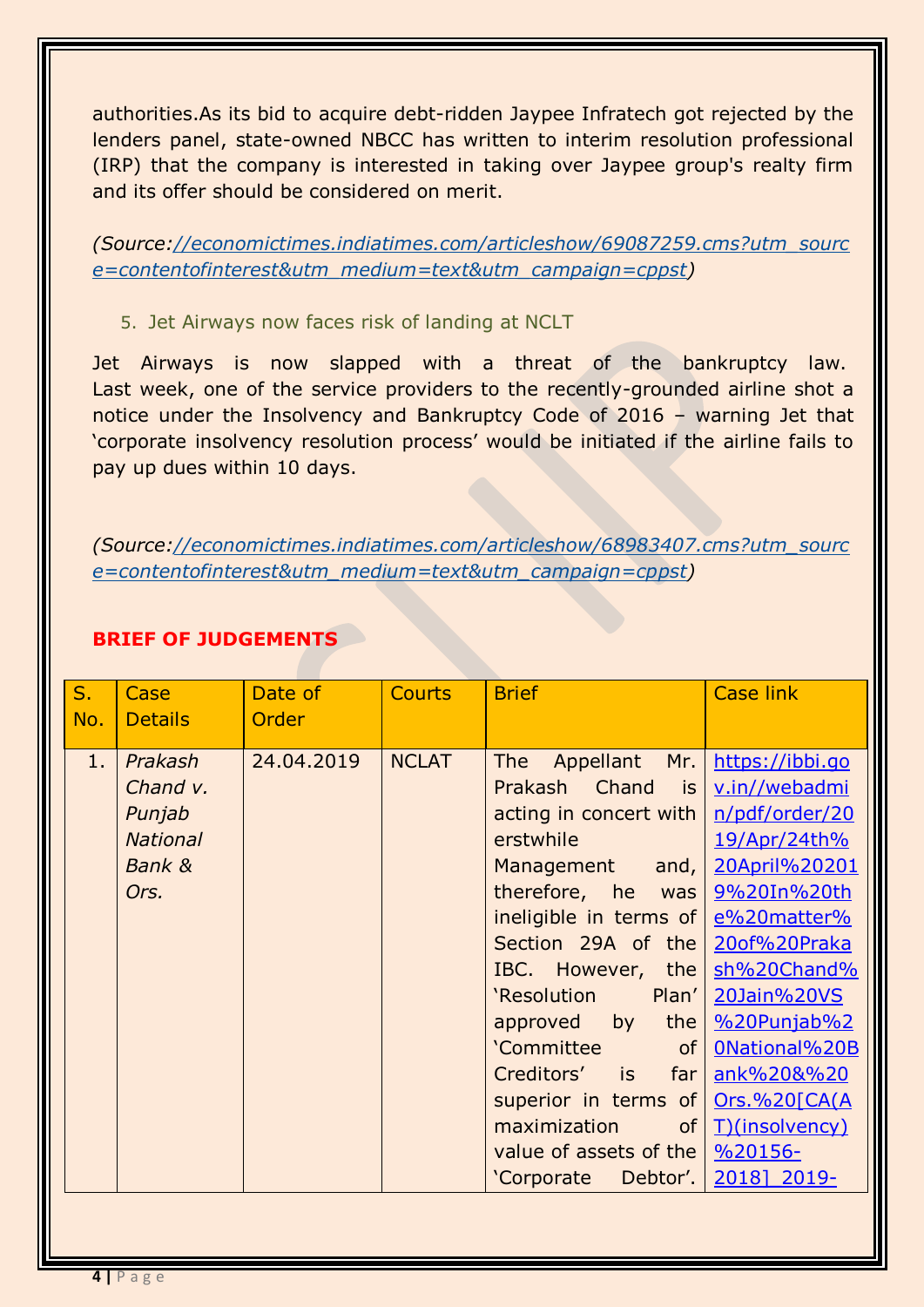|    |                                                                                            |            |              | the Information<br>Memorandum was<br>not obtained by<br>Appellant- 'Mr.<br>Prakash Chand' from<br>the 'Resolution<br>Professional', inspite<br>of it, he applied<br>knowing details of<br>the Information<br>Memorandum,<br>including the<br>liabilities and assets<br>of the 'Corporate<br>Debtor', which<br>makes it clear that<br>he acted in concert<br>with the other<br>Applicant, who is<br>related party of the<br>erstwhile<br>management of the<br>'Corporate Debtor'.<br>The Application of<br>the Appellant who is<br>also a Promoter<br>would not stand. | $04 -$<br>26%2015:53:1<br>7.pdf                                                                                                                                                                                                     |
|----|--------------------------------------------------------------------------------------------|------------|--------------|-----------------------------------------------------------------------------------------------------------------------------------------------------------------------------------------------------------------------------------------------------------------------------------------------------------------------------------------------------------------------------------------------------------------------------------------------------------------------------------------------------------------------------------------------------------------------|-------------------------------------------------------------------------------------------------------------------------------------------------------------------------------------------------------------------------------------|
| 2. | Damont<br><b>Developers</b><br>Pvt. Ltd. v.<br><b>Bank of</b><br><b>Baroda</b> and<br>Anr. | 24.04.2019 | <b>NCLAT</b> | The Appeal was filed<br>challenging<br>the<br>initiation of CIRP<br>against<br>the<br>Corporate<br>Debtor.<br>The grievance of the<br>Appellant is that the<br>Adjudicating<br>Authority<br>by<br>impugned<br>order<br>dated 4th February,<br>2019<br>rejected<br>the<br>Impleadment<br>Application filed by                                                                                                                                                                                                                                                          | https://ibbi.go<br>v.in//webadmi<br>n/pdf/order/20<br>19/Apr/24th%<br>20April%20201<br>9%20In%20th<br>e%20matter%<br>20of%20Damo<br>nt%20Develop<br>ers%20Pvt.%2<br><b>0Ltd.%20VS%</b><br>20Bank%20of<br>%20Baroda%2<br>0&%20Anr.%2 |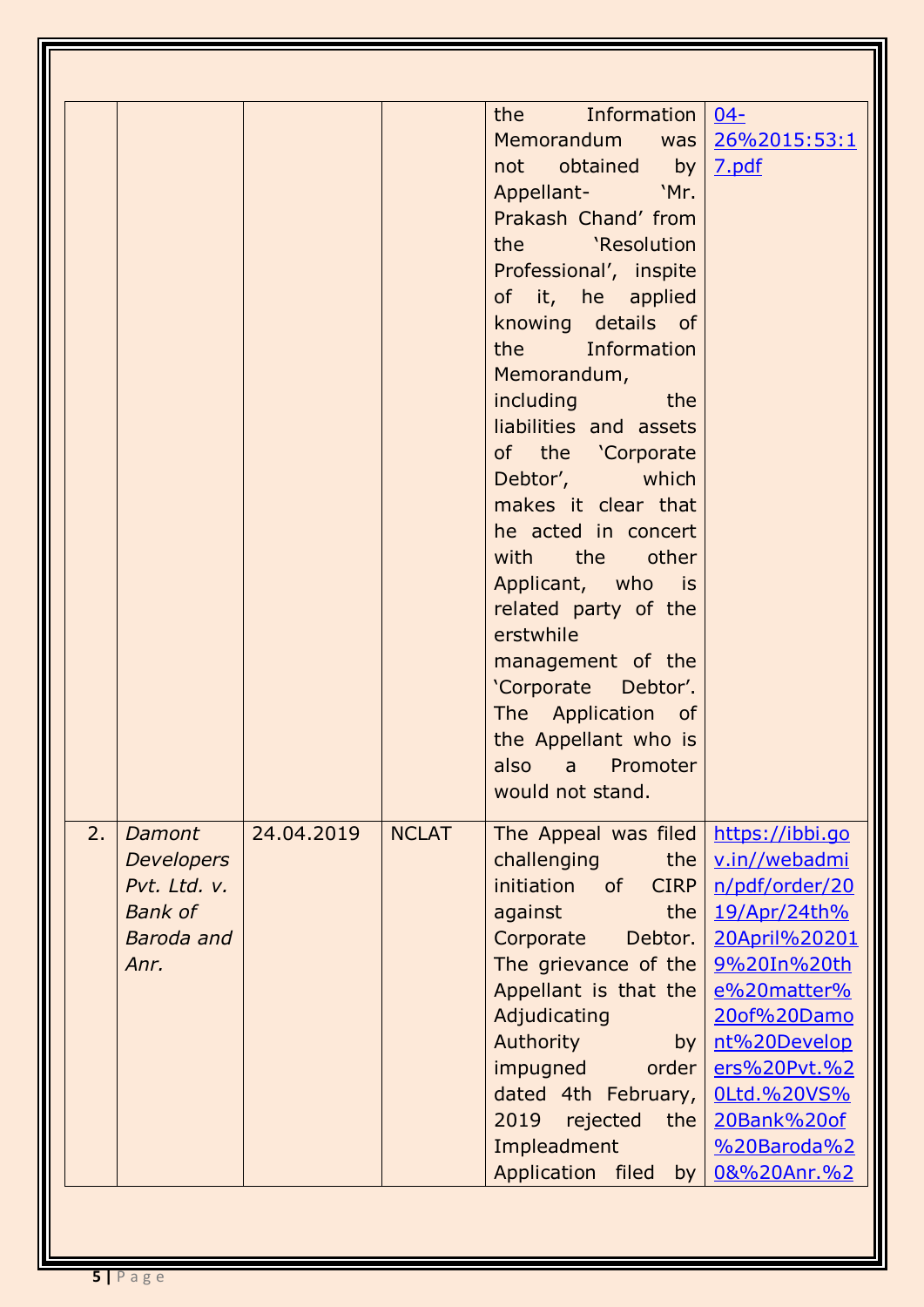|    |                                                                                                       |            |                  | the Appellant and by $\sqrt{O(CA(AT))}$ (Insol<br>subsequent order<br>dated 18th March,<br>2019 admitted the<br>application<br>under<br>Section 7.<br>The Adjudicating<br>Authority is required<br>to go through the<br>record to find if there<br>is a debt and default<br>and while doing so it<br>was open for the<br>Corporate Debtor to<br>show that there is no<br>debt payable and no<br>default, at the stage<br>of admission of the<br>petition. Except the<br>Corporate Debtor, no<br>other party has right<br>to intervene at the<br>stage of admission of<br>petition under<br>a<br>Section 7 or 9.<br>However,<br>an<br>aggrieved party may<br>prefer an appeal if<br>the<br>order<br><b>of</b><br>admission affects the<br>person. Hence this<br>appeal was held to<br>be not maintainable. | <u>vency)%20436</u><br>$-437-$<br>2019] 2019-<br>$04 -$<br>26%2015:49:5<br><u>5.pdf</u>                          |
|----|-------------------------------------------------------------------------------------------------------|------------|------------------|-----------------------------------------------------------------------------------------------------------------------------------------------------------------------------------------------------------------------------------------------------------------------------------------------------------------------------------------------------------------------------------------------------------------------------------------------------------------------------------------------------------------------------------------------------------------------------------------------------------------------------------------------------------------------------------------------------------------------------------------------------------------------------------------------------------|------------------------------------------------------------------------------------------------------------------|
| 3. | Cortica<br>Manufactur<br>ing India<br>Pvt. Ltd. v.<br><b>Victory</b><br><b>Electricals</b><br>Limited | 10.04.2019 | NCLT,<br>Chennai | <b>The</b><br>Operational<br>Creditor had filed an<br>application<br>under<br>section 9 of IBC on<br>the<br>basis<br>of the<br>default committed by<br>the Corporate Debtor<br>in making payment                                                                                                                                                                                                                                                                                                                                                                                                                                                                                                                                                                                                          | https://nclt.go<br>v.in/sites/defa<br>ult/files/final-<br>orders-<br>pdf/VICTORY%<br>20ELECTRICAL<br>S%20LTD.pdf |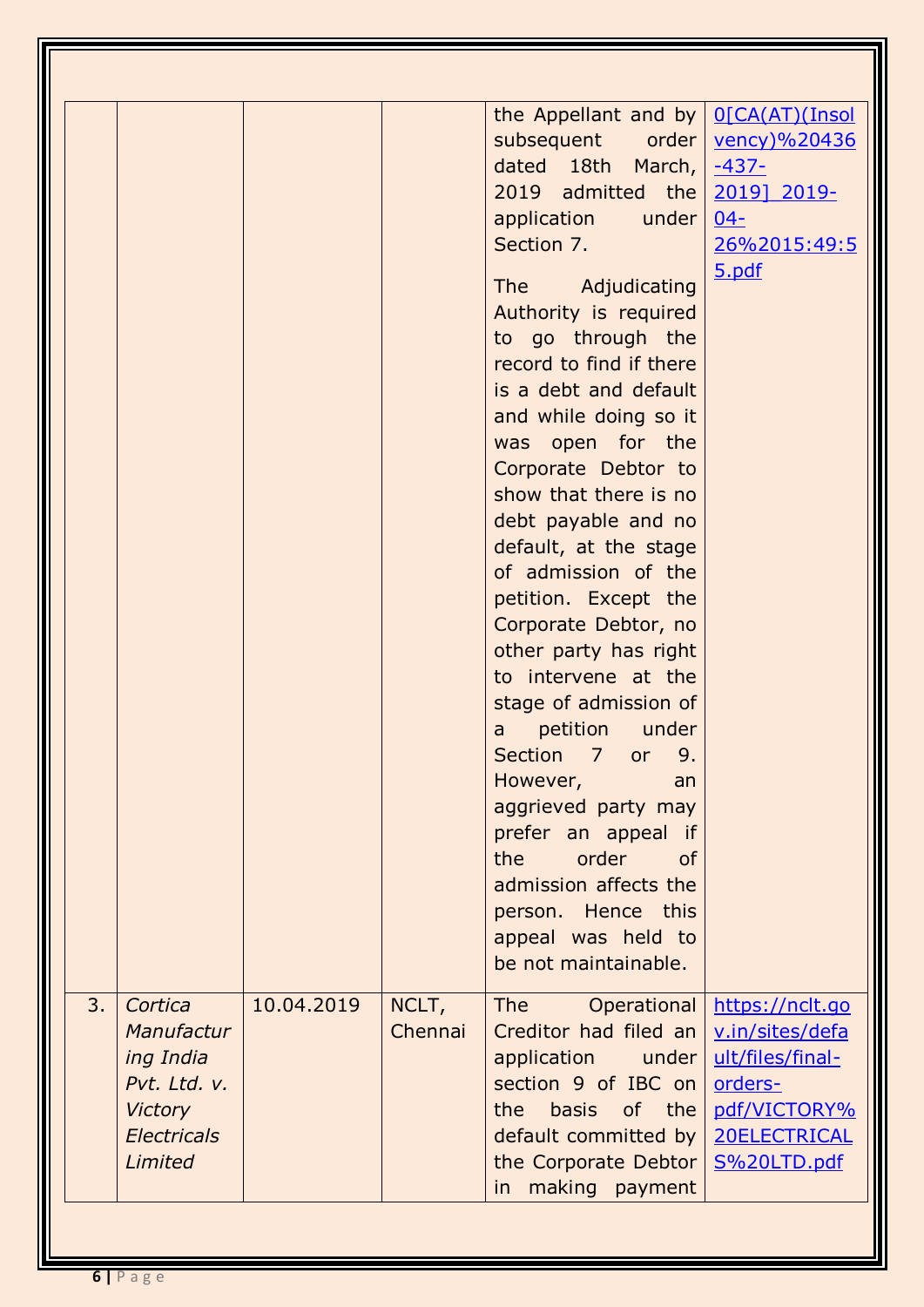| of<br>the<br>decretal<br>amount which is in<br>the<br>nature<br>of<br>operational debt.                                                                                                                                                                                                                                                                                                                                                                                                                                                                                                                                                       |
|-----------------------------------------------------------------------------------------------------------------------------------------------------------------------------------------------------------------------------------------------------------------------------------------------------------------------------------------------------------------------------------------------------------------------------------------------------------------------------------------------------------------------------------------------------------------------------------------------------------------------------------------------|
| CD had argued that<br>as against a Decree<br>passed, an Execution<br>Petition could<br>be<br>filed, but<br>an<br>Insolvency<br>Proceedings cannot<br>be used for<br>execution. The<br>Tribunal was,<br>however, convinced<br>that the application<br>(under consideration)<br>neither<br>is a<br>for<br>execution of the<br>decree nor for<br>recovery of the<br>decretal amount, but<br>for initiating the CIR<br>process which is on<br>the basis of default<br>by the CD in making<br>payment of decretal<br>amount which is in<br>the nature of an<br>operational debt.<br>Thus, concluding,<br>NCLT rejected the<br>objections raised by |
| CD holding that it<br>can take cognizance<br>of the Decree passed<br>by the Civil Court<br>under which claim                                                                                                                                                                                                                                                                                                                                                                                                                                                                                                                                  |
| has been crystalized,<br>and further directed<br>for<br>commencement                                                                                                                                                                                                                                                                                                                                                                                                                                                                                                                                                                          |

T